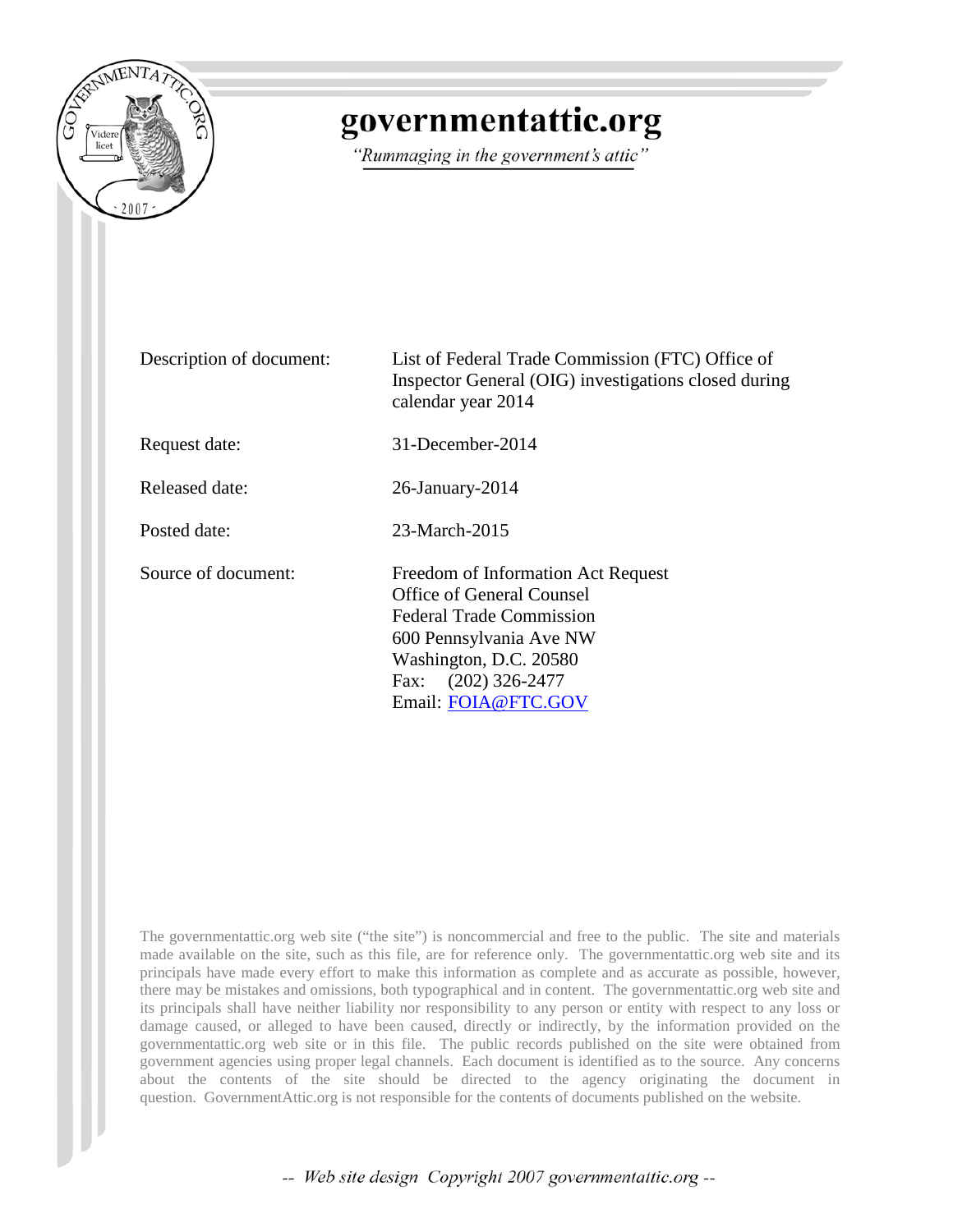

United States of America FEDERAL TRADE COMMISSION WASHINGTON, D.C. 20580

## **JAi 2 6 2015**

Re: FOIA-2015-00385 Inspector General investigations closed in 2014

This is in response to your request dated December 31, 2014, under the Freedom of Information Act seeking access to a list of all investigations closed by the Office of the Inspector General in 2014. In accordance with the FOIA and agency policy, we have searched our records as of December 31, 2014, the date we received your request in our FOIA office.

We have located one responsive record, which is enclosed. Portions of these pages fall within the exemptions to the FOIA's disclosure requirements, as explained below. Some of the records contain personal identifying information compiled for law enforcement purposes. This information is exempt for release under FOIA Exemptions 6, 5 U.S.C. *§* 552(b)(6), and 7(C), 5 U.S.C. *§* 552(b)(7)(C), because individuals' right to privacy outweighs the general public's interest in seeing personal identifying information.

If you are not satisfied with this response to your request, you may appeal by writing to Freedom of Information Act Appeal, Office of the General Counsel, Federal Trade Commission, 600 Pennsylvania Avenue, N.W., Washington D.C. 20580, within 30 days of the date of this letter. Please enclose a copy of your original request and a copy of this response. If you believe that we should choose to disclose additional materials beyond what the FOIA requires, please explain why this would be in the public interest.

If you have any questions about the way we handled your request or about the FOIA regulations or procedures, please contact Andrea Kelly at (202) 326-2836.

 $\frac{1}{\sqrt{1-\frac{1}{1-\frac{1}{1-\frac{1}{1-\frac{1}{1-\frac{1}{1-\frac{1}{1-\frac{1}{1-\frac{1}{1-\frac{1}{1-\frac{1}{1-\frac{1}{1-\frac{1}{1-\frac{1}{1-\frac{1}{1-\frac{1}{1-\frac{1}{1-\frac{1}{1-\frac{1}{1-\frac{1}{1-\frac{1}{1-\frac{1}{1-\frac{1}{1-\frac{1}{1-\frac{1}{1-\frac{1}{1-\frac{1}{1-\frac{1}{1-\frac{1}{1-\frac{1}{1-\frac{1}{1-\frac{1}{1-\frac{1}{1-\frac{1}{1-\frac{1}{1-\frac{1}{1-\$ Dione J. Stearns

Assistant General Counsel